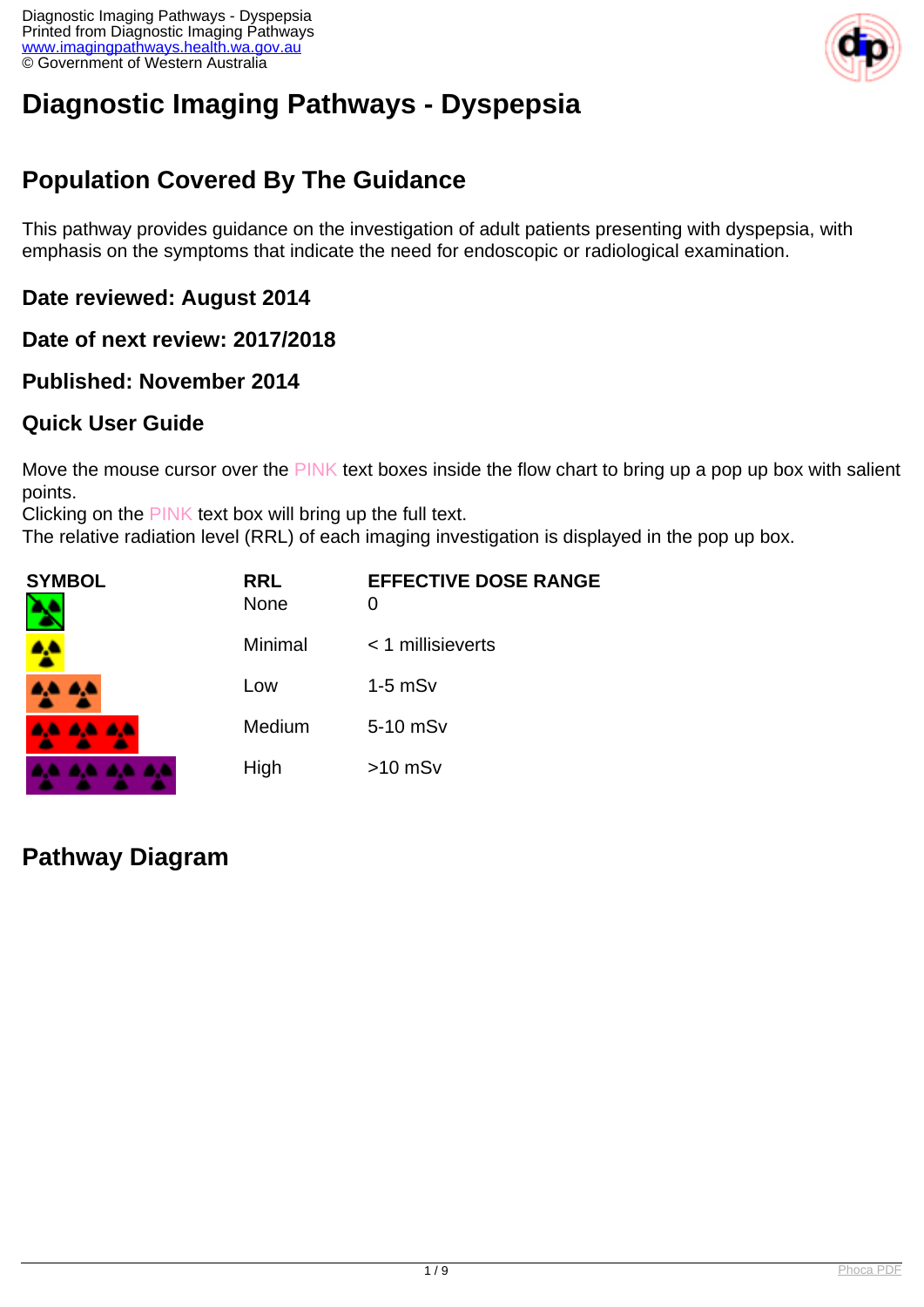Diagnostic Imaging Pathways - Dyspepsia Printed from Diagnostic Imaging Pathways [www.imagingpathways.health.wa.gov.au](http://www.imagingpathways.health.wa.gov.au/) © Government of Western Australia



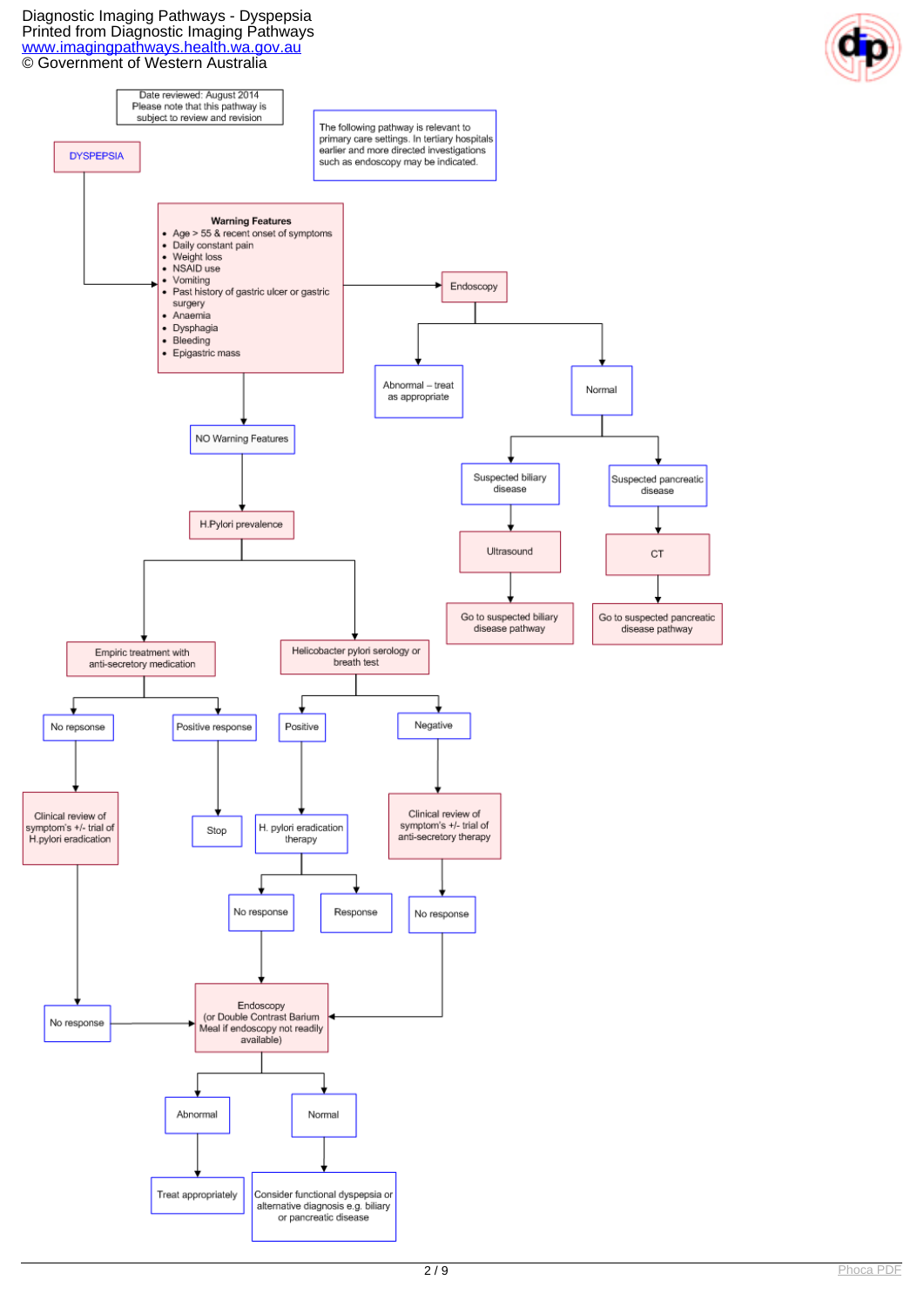

### **Image Gallery**

Note: These images open in a new page

#### **1 Duodenal Ulcer**

Image 1 (Barium Meal): Ulcer located in the first part of the duodenum (arrow).

#### **2 Malignant Gastric Ulcer**

Image 2 (Barium Meal): Malignant gastric ulcer located in the antrum (arrow).

#### **3a Gastric Adenocarcinoma**

Image 3a (H&E, x2.5) and 3b (H&E, x10): Histological section of a gastric adenocarcinoma (intestinal type) showing irregular malignant glands invading through the muscularis propria of the stomach wall. The high power image illustrates the usual cellular features of malignancy including hyperchromatic and pleomorphic nuclei with prominent nucleoli.

### **Teaching Points**

- 'Alert' features include
	- Age >55 and recent onset of symptoms
	- Daily constant pain
	- Weight loss
	- o NSAID use
	- Vomiting
	- Past history of gastric ulcer of gastric surgery
	- Anaemia
	- Dysphagia
	- Bleeding
	- Epigastric mass
- In the absence of 'alert' symptoms empirical treatment is indicated with anti-secretory drugs +/-H.pylori testing
- In the presence of 'alert' features endoscopy is indicated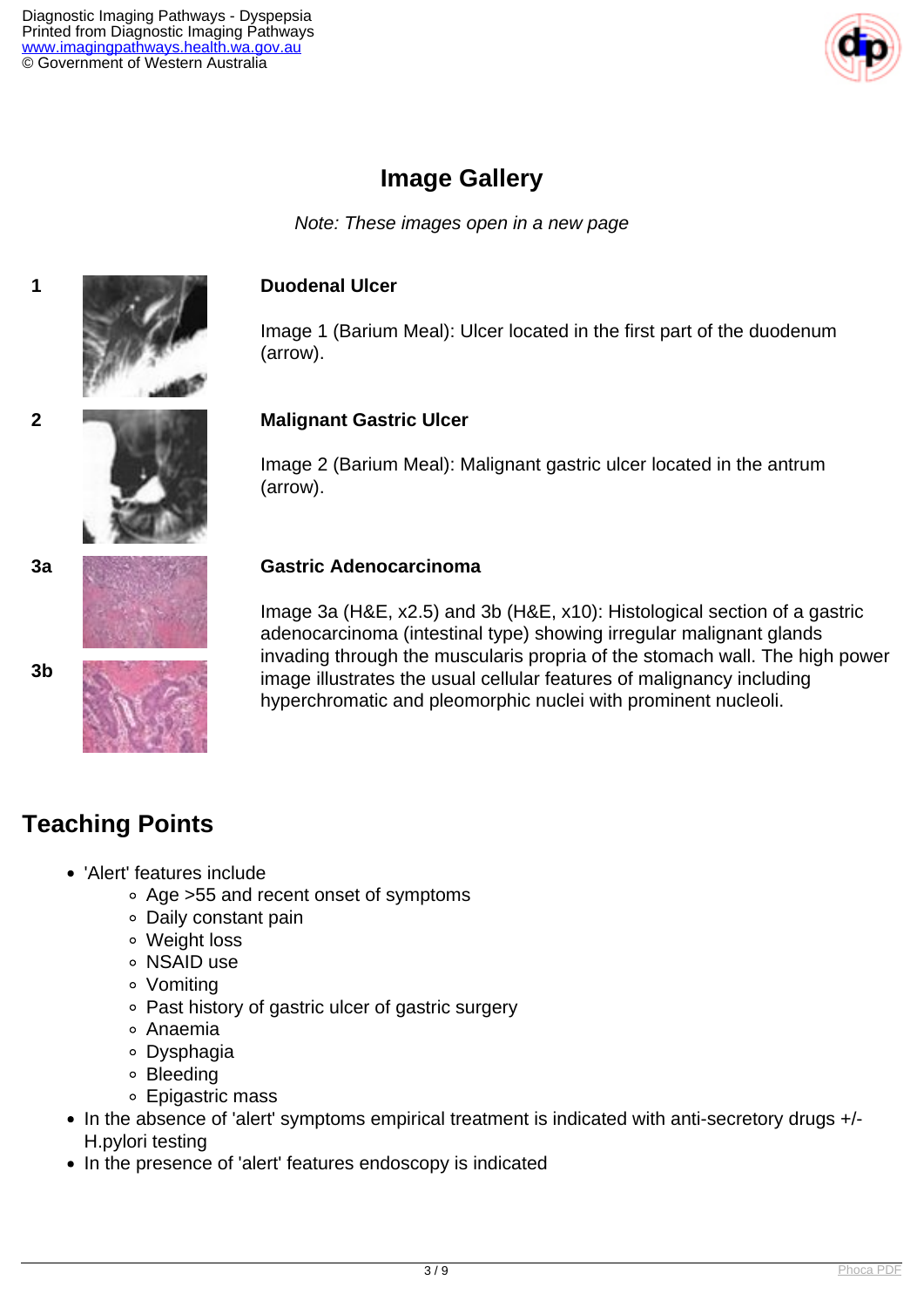

## **Double Contrast Barium Meal (DCBM)**

- Endoscopy should be performed instead of DCBM for the evaluation of dyspepsia if available
- DCBM has a high sensitivity for diagnosis of gastric carcinoma and gastric ulcers.  $1,2$  $1,2$  $1,2$  However in most cases, gastroscopy is required for definitive investigation
	- Particular strengths include the diagnosis of minor strictures, motility disorders, malrotations (including gastric volvulus), herniations and other structural abnormalities
	- Advantages no sedation
	- Limitations inability to show subtle mucosal lesions [3](index.php?option=com_content&view=article&id=37&tab=references#3),[4](index.php?option=com_content&view=article&id=37&tab=references#4)
	- Disadvantages exposure to ionising radiation

## **Dyspepsia**

- Dyspepsia affects up to 40% of the general population and is a symptom complex of epigastric pain or discomfort thought to arise from the upper gastrointestinal tract [5](index.php?option=com_content&view=article&id=37&tab=references#5)
- Symptoms may also include those of gastro-oesophageal reflux (GORD) heartburn and acid regurgitation – excessive belching, bloating, early satiety and nausea, although the recent Rome III definition excludes symptoms of gastro- oesophageal reflux, such as heartburn and belching [6](index.php?option=com_content&view=article&id=37&tab=references#6)
- The causes of dyspepsia include peptic ulcer disease, erosive oesophagitis from GORD, and oesophago-gastric malignancy. [7](index.php?option=com_content&view=article&id=37&tab=references#7) However, in patients presenting with dyspeptic symptoms, at least half will have no demonstrable structural disease to account for their symptoms and will be labelled as having non-ulcer dyspepsia or more appropriately, "functional dyspepsia" (FD) [8](index.php?option=com_content&view=article&id=37&tab=references#8)[,9](index.php?option=com_content&view=article&id=37&tab=references#9)
- FD describes these symptoms in the absence of an identifiable organic, systemic, or metabolic aetiology and is best defined by the Rome III criteria  $6$ 
	- One or more of epigastric pain or burning, early satiety or bothersome post-prandial fullness or bloating, with onset of at least 6 months ago, and present during the last 3 months
	- FD can be divided into two categories by the Rome III criteria, although there is considerable overlap between the two. The first is postprandial distress syndrome, characterized by postprandial fullness and early satiety; the second is epigastric pain syndrome characterized by epigastric pain and burning
- The Rome III definition does not include symptoms of gastro- oesophageal reflux, such as heartburn and belching
- Diseases that can mimic symptoms of dyspepsia include biliary tract disease, pancreatic disease, cardiac and mesenteric "angina", and irritable bowel syndrome. These alternative diagnoses should be considered especially if patients do not respond to empirical therapy for dyspepsia
- Endoscopy (rather than barium meal) is considered to be the investigation of choice for diagnosis, [3](index.php?option=com_content&view=article&id=37&tab=references#3) but the management of dyspepsia in primary care has shifted from urgent endoscopy to empirical approaches such as acid suppression therapy or "test and treat" for Helicobacter pylori (NICE guidelines) [4](index.php?option=com_content&view=article&id=37&tab=references#4),[10](index.php?option=com_content&view=article&id=37&tab=references#10)[,11,](index.php?option=com_content&view=article&id=37&tab=references#11)[12](index.php?option=com_content&view=article&id=37&tab=references#12),[13](index.php?option=com_content&view=article&id=37&tab=references#13)
- Patients who fail to respond to H pylori eradication, empirical treatment and/or have no structural abnormality at endoscopy should be reassessed for an alternative cause of dyspepsia (e.g. biliary or pancreatic disease) or functional dyspepsia
- Suspected biliary disease should be initially investigated with ultrasound. However, it has not been shown to be cost effective to investigate all patients with dyspepsia with US at presentation [14](index.php?option=com_content&view=article&id=37&tab=references#14)
- Pancreatic disease is likely to be accompanied by alarm symptoms such as weight loss. Pain radiating through to the back should also suggest possible pancreatic disease. CT scan is the most effective primary investigation (in addition to endoscopy) in these patients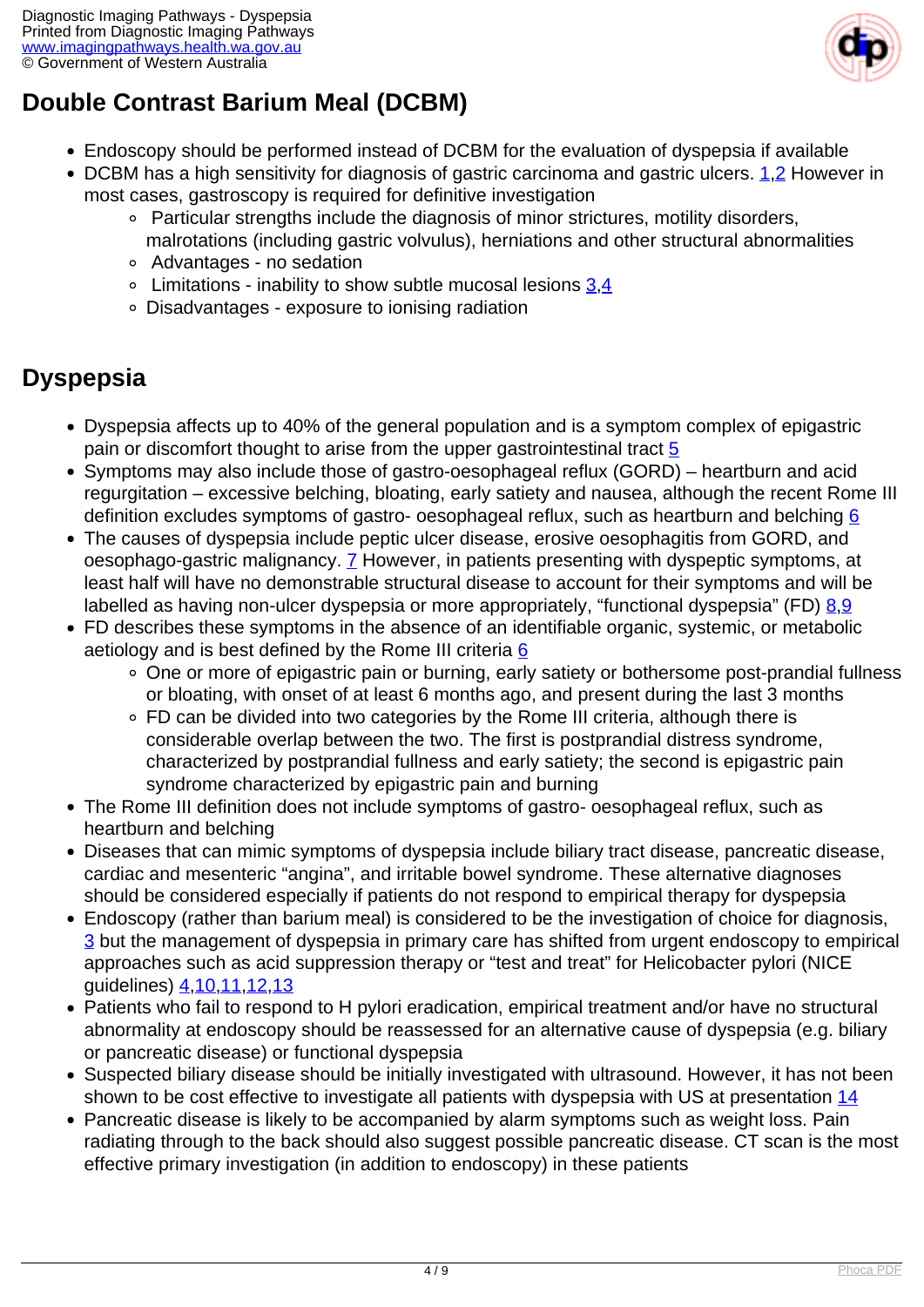

## **Upper Gastrointestinal Endoscopy**

- Endoscopy is the test of choice to exclude gastro-duodenal ulceration, reflux oesophagitis, and upper gastro-intestinal tract malignancy [3](index.php?option=com_content&view=article&id=37&tab=references#3)
- Patients who fail to respond to H pylori eradication, empirical treatment and/or have no structural abnormality at endoscopy should be reassessed for an alternative cause of dyspepsia (e.g. biliary or pancreatic disease) or functional dyspepsia
- Advantages ability to biopsy lesions suspicious for malignancy and to perform invasive tests for Helicobacter pylori infection

## **H.Pylori Testing and Therapy**

- A 'test and treat' approach is more cost effective when H.pylori prevalence is > 10% and uncertain at prevalence rates 5-10% [15](index.php?option=com_content&view=article&id=37&tab=references#15)[,16](index.php?option=com_content&view=article&id=37&tab=references#16)
- The  $^{13}$ C-urea breath test is 95% sensitive and specific for H pylori; however, it is not universally available. H pylori serology is widely available but is considerably less sensitive and specific (85% and 79%, respectively). [7](index.php?option=com_content&view=article&id=37&tab=references#7) In populations with a high prevalence of H pylori, H pylori serology is a reasonable first-line test
- Patients who test negative for H.pylori may be treated symptomatically [17](index.php?option=com_content&view=article&id=37&tab=references#17)
- Patients with positive H.pylori testing may be treated with Helicobacter pylori eradication therapy or may be investigated endoscopically [11](index.php?option=com_content&view=article&id=37&tab=references#11)[,12](index.php?option=com_content&view=article&id=37&tab=references#12)
- H.pylori eradication has the potential, although by no means proven, to prevent the formation of chronic gastritis and hence gastric carcinoma.  $15,18$  $15,18$  There is a suggestion with more recent studies that the eradication of H.pylori in concert with weight loss and/or better glycaemic control may decrease the risk of gastric cancer [19,](index.php?option=com_content&view=article&id=37&tab=references#19)[20](index.php?option=com_content&view=article&id=37&tab=references#20),[21](index.php?option=com_content&view=article&id=37&tab=references#21)[,22](index.php?option=com_content&view=article&id=37&tab=references#22)

## **Trial of Anti-Secretory Therapy**

- Younger patients who do not display "warning" features have a very low risk of gastric malignancy and may be investigated for Helicobacter pylori by serology/breath test or treated empirically with anti-secretory medication
- Empirical treatment is more cost-effective when the prevalence of H.plyori infection is low (<5%) [15](index.php?option=com_content&view=article&id=37&tab=references#15) ,[16](index.php?option=com_content&view=article&id=37&tab=references#16)
- Antisecretory therapies are composed of drug groups like H2-receptor antagonists (e.g. ranitidine) and PPIs (e.g. omeprazole)

## **H.Pylori Prevalence**

- The prevalence of H.pylori infection in a developed country is variable. Risk factors known to be associated with a higher risk of infection include older age, male gender, lower socio-economic status and smoking [23](index.php?option=com_content&view=article&id=37&tab=references#23)
- Patients with risk factors should be tested for H.pylori infection and treated appropriately. Those with few risk factors should undergo a trial of proton-pump inhibitor therapy first

### **Clinical Review of Symptoms +/- Trial of Anti-Secretory Medications**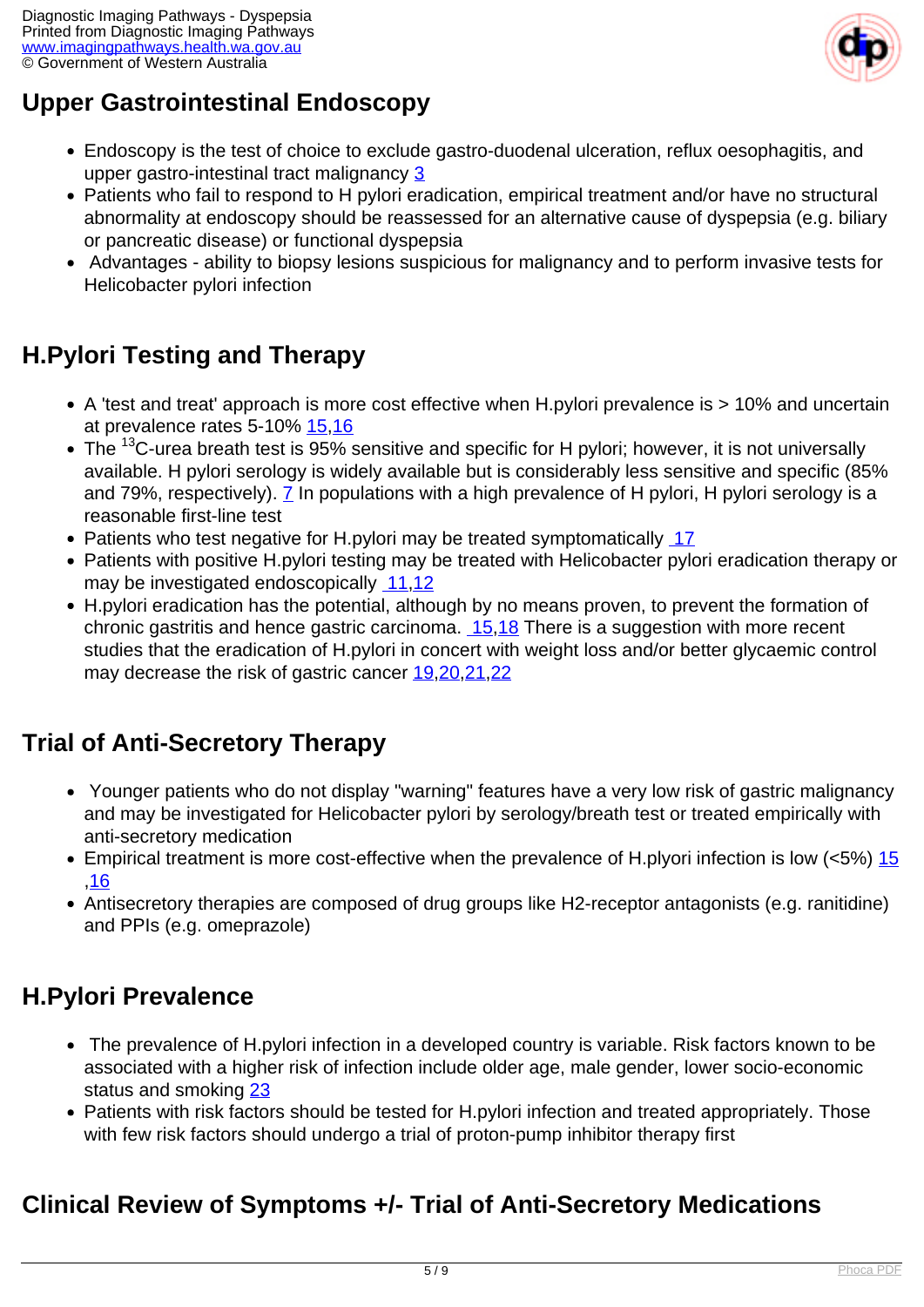

- Patients who test negative for H.pylori but whose symptoms persist should be reviewed. Alternative diagnosis such as gall-bladder pathology, pancreatitis, coeliac disease, irritable bowel syndrome and an anxiety syndrome should be considered
- Following this, a short course of Proton Pump Inhibitor (PPI) therapy should be offered. The patient should be reviewed after one month and if symptoms have resolved, therapy should be discontinued [15](index.php?option=com_content&view=article&id=37&tab=references#15)
- Management of ongoing symptoms is difficult. One should consider gastroscopy, though be mindful of the low yield for positive findings in this context [15](index.php?option=com_content&view=article&id=37&tab=references#15)

## **Clinical Review of Symptoms +/- Testing for H.Pylori and Eradication**

- Patients whose symptoms do not improve after one month of empiric therapy with PPI should be reviewed. Alternative diagnosis such as gall-bladder pathology, pancreatitis, coeliac disease, irritable bowel syndrome and an anxiety syndrome should be considered
- Following this H.pylori detection as discussed elsewhere should be considered. Eradication of positive cases and review of symptoms are the initial steps [15](index.php?option=com_content&view=article&id=37&tab=references#15)
- Patients who fail to respond to this course of management should be considered for endoscopy, though the yield for a positive finding in this context is low [15](index.php?option=com_content&view=article&id=37&tab=references#15)

### **Warning Features**

- Prompt investigation is recommended for patients with "warning" features although the overall predictive value of these symptoms is limited. These "warning" features include [24](index.php?option=com_content&view=article&id=37&tab=references#24)
	- 1. Age >55 yrs and recent onset of symptoms
	- 2. Daily constant pain
	- 3. Weight loss
	- 4. NSAID use
	- 5. Vomiting
	- 6. Past history of gastric ulcer or gastric surgery
	- 7. Anaemia
	- 8. Dysphagia
	- 9. Bleeding
	- 10. Epigastric mass
- Younger patients without alarm features (see below) have a very low risk of gastric malignancy and may be investigated with H pylori serology or breath test ('test and treat') or treated empirically with anti-secretory medication

### **References**

#### **Date of literature search: July 2014**

The search methodology is available on request. **[Email](index.php/contact-us)** 

References are graded from Level I to V according to the Oxford Centre for Evidence-Based Medicine, Levels of Evidence. [Download the document](http://www.cebm.net/wp-content/uploads/2014/06/CEBM-Levels-of-Evidence-2.1.pdf)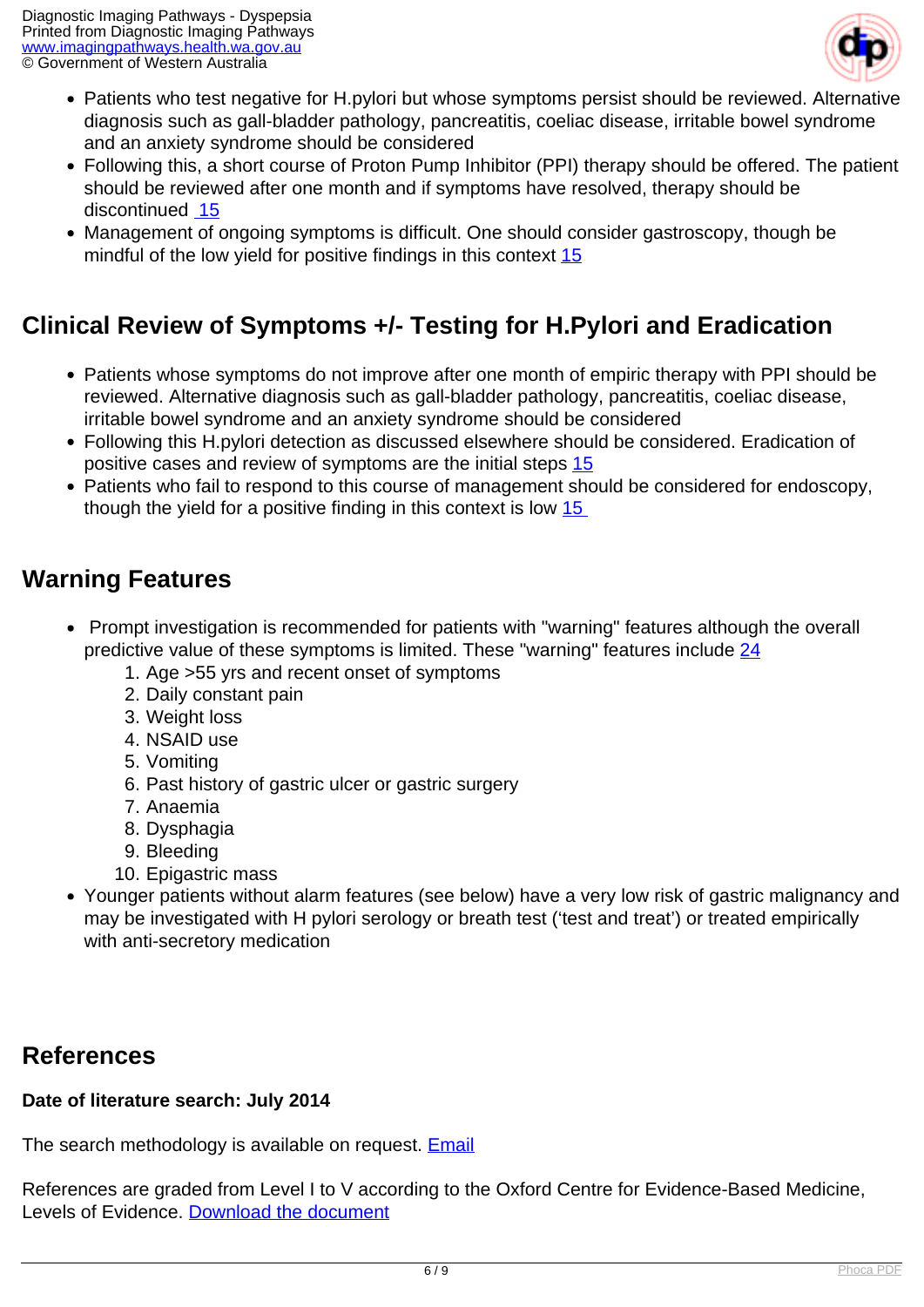

- 1. Shaw PC, van Romunde LK, Griffioen G, Janssens AR, Kreuning J, Eilers GA. **Peptic ulcer and gastric carcinoma: diagnosis with biphasic radiography compared with fiberoptic endoscopy. Radiology.** 1987;163(1):39-42. (Level II evidence). [View the reference](http://www.ncbi.nlm.nih.gov/pubmed/3823455)
- 2. Low VH, Levine MS, Rubesin SE, Laufer I, Herlinger H. **Diagnosis of gastric carcinoma: sensitivity of double-contrast barium studies.** AJR Am J Roentgenol. 1994;162:329-34. (Level IV evidence). [View the reference](http://www.ncbi.nlm.nih.gov/pubmed/8310920)
- 3. Dooley CP, Larson AW, Stace NH, Renner IG, Valenzuela JE, Eliasoph J, et al. **Double-contrast barium meal and upper gastrointestinal endoscopy. A comparative study.** Ann Intern Med. 1984 101(4):538-45. (Level I evidence). [View the reference](http://www.ncbi.nlm.nih.gov/pubmed/6383166)
- 4. **Dyspepsia: Managing Dyspepsia in Adults in Primary Care.** Newcastle upon Tyne UK: Crown 2004. [View the reference](http://www.ncbi.nlm.nih.gov/pubmed/21678625)
- 5. Ford AC, Moayyedi P. **Dyspepsia.** Curr Opin Gastroenterol. 2013;29(6):662-8. (Review article). [View the reference](http://www.ncbi.nlm.nih.gov/pubmed/24100727)
- 6. **Guidelines--Rome III Diagnostic Criteria for Functional Gastrointestinal Disorders.** J Gastrointestin Liver Dis. 2006;15(3):307-12. (Practice guidelines). [View the reference](http://www.ncbi.nlm.nih.gov/pubmed/17203570)
- 7. Zagari RM, Fuccio L, Bazzoli F. **Investigating dyspepsia.** BMJ. 2008;337:a1400. (Review article). [View the reference](http://www.ncbi.nlm.nih.gov/pubmed/18794180)
- 8. Ford AC, Marwaha A, Lim A, Moayyedi P. **What is the prevalence of clinically significant endoscopic findings in subjects with dyspepsia? Systematic review and meta-analysis.** Clin Gastroenterol Hepatol. 2010;8(10):830-7, 7 e1-2. (Level I evidence). [View the reference](http://www.ncbi.nlm.nih.gov/pubmed/20541625)
- 9. Faintuch JJ, Silva FM, Navarro-Rodriguez T, Barbuti RC, Hashimoto CL, Rossini AR, et al. **Endoscopic findings in uninvestigated dyspepsia.** BMC Gastroenterol. 2014;14:19. (Level II evidence). [View the reference](http://www.ncbi.nlm.nih.gov/pubmed/24499444)
- 10. Ford AC, Moayyedi P, Jarbol DE, Logan RF, Delaney BC. Meta-analysis: **Helicobacter pylori'test and treat' compared with empirical acid suppression for managing dyspepsia.** Aliment Pharmacol Ther. 2008;28(5):534-44. (Level I evidence). [View the reference](http://www.ncbi.nlm.nih.gov/pubmed/18616641)
- 11. Heaney A, Collins JS, Watson RG, McFarland RJ, Bamford KB, Tham TC. **A prospective randomised trial of a "test and treat" policy versus endoscopy based management in young Helicobacter pylori positive patients with ulcer-like dyspepsia, referred to a hospital clinic.** Gut. 1999;45(2):186-90. (Level I evidence). [View the reference](http://www.ncbi.nlm.nih.gov/pubmed/10403729)
- 12. Lassen AT, Pedersen FM, Bytzer P, Schaffalitzky de Muckadell OB. **Helicobacter pylori test-anderadicate versus prompt endoscopy for management of dyspeptic patients: a randomised trial.** Lancet. 2000;356(9228):455-60. (Level I evidence). [View the reference](http://www.ncbi.nlm.nih.gov/pubmed/10981888)
- 13. Ford AC, Qume M, Moayyedi P, Arents NL, Lassen AT, Logan RF, et al. **Helicobacter pylori "test and treat" or endoscopy for managing dyspepsia: an individual patient data meta-analysis.** Gastroenterology. 2005;128(7):1838-44. (Level I evidence). [View the reference](http://www.ncbi.nlm.nih.gov/pubmed/15940619)
- 14. Heikkinen MT, Pikkarainen PH, Takala JK, Rasanen HT, Eskelinen MJ, Julkunen RJ. **Diagnostic methods in dyspepsia: the usefulness of upper abdominal ultrasound and gastroscopy.** Scand J Prim Health Care. 1997;15(2):82-6. (Level II evidence). [View the reference](http://www.ncbi.nlm.nih.gov/pubmed/9232708)
- 15. Talley NJ, Vakil NB, Moayyedi P. **American gastroenterological association technical review on the evaluation of dyspepsia.** Gastroenterology. 2005;129:1756-80. (Review article). [View the](http://www.ncbi.nlm.nih.gov/pubmed/16285971) [reference](http://www.ncbi.nlm.nih.gov/pubmed/16285971)
- 16. Talley NJ. **American Gastroenterological Association medical position statement: evaluation** of dyspepsia. Gastroenterology. 2005;129(5):1753-5. (Review article). [View the reference](http://www.ncbi.nlm.nih.gov/pubmed/16285970)
- 17. Asante MA, Mendall M, Patel P, Ballam L, Northfield TC. **A randomized trial of endoscopy vs no endoscopy in the management of seronegative Helicobacter pylori dyspepsia.** Eur J Gastroenterol Hepatol. 1998;10(12):983-9. (Level I evidence). [View the reference](http://www.ncbi.nlm.nih.gov/pubmed/9895042)
- 18. Wong BC, Lam SK, Wong WM, Chen JS, Zheng TT, Feng RE, et al. **Helicobacter pylori eradication to prevent gastric cancer in a high-risk region of China: a randomized controlled trial.** JAMA. 2004;291(2):187-94. (Level IV evidence). [View the reference](http://www.ncbi.nlm.nih.gov/pubmed/14722144)
- 19. Cho Y, Lee DH, Oh HS, Seo JY, Lee DH, Kim N, et al. **Higher prevalence of obesity in gastric**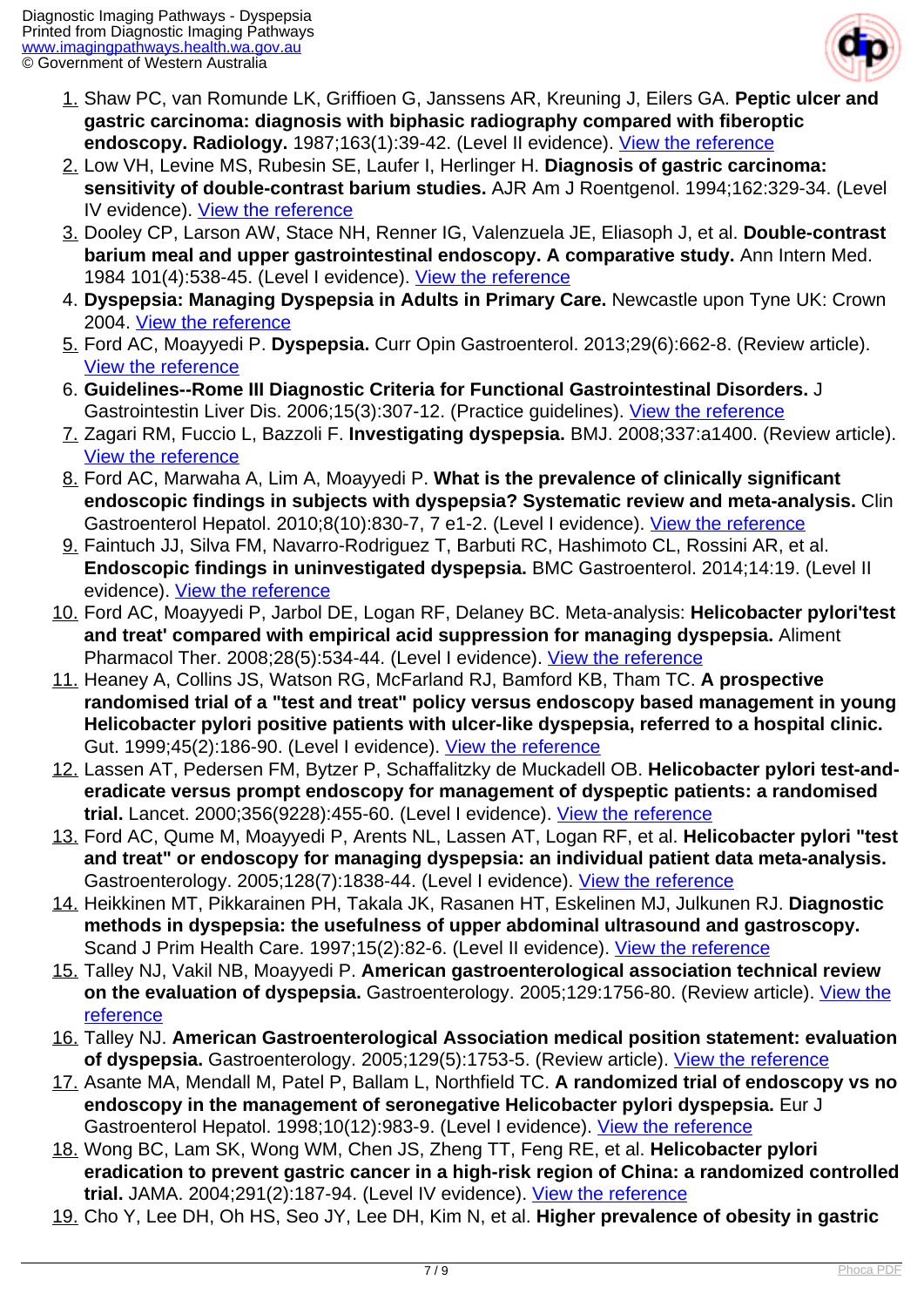

**cardia adenocarcinoma compared to gastric non-cardia adenocarcinoma.** Dig Dis Sci. 2012 Oct;57(10):2687-92. (Level III evidence). [View the reference](http://www.ncbi.nlm.nih.gov/pubmed/22484493)

- 20. Li Q, Zhang J, Zhou Y, Qiao L. **Obesity and gastric cancer.** Front Biosci (Landmark Ed). 2012;17:2383-90. (Review article). [View the reference](http://www.ncbi.nlm.nih.gov/pubmed/22652786)
- 21. Ikeda F, Doi Y, Yonemoto K, Ninomiya T, Kubo M, Shikata K, et al. **Hyperglycemia increases risk of gastric cancer posed by Helicobacter pylori infection: a population-based cohort** study. Gastroenterology. 2009;136(4):1234-41. (Level II evidence). [View the reference](http://www.ncbi.nlm.nih.gov/pubmed/19236964)
- 22. Bhandari A, Crowe SE. **Helicobacter pylori in gastric malignancies**. Curr Gastroenterol Rep. 2012;14(6):489-96. (Review article). [View the reference](http://www.ncbi.nlm.nih.gov/pubmed/23054813)
- 23. Murray LJ, McCrum EE, Evans AE, Bamford KB. **Epidemiology of Helicobacter pylori infection among 4742 randomly selected subjects from Northern Ireland.** Int J Epidemiol. 1997;26(4):880-7. (Level II evidence). [View the reference](http://www.ncbi.nlm.nih.gov/pubmed/9279623)
- 24. Voutilainen M, Mantynen T, Kunnamo I, Juhola M, Mecklin JP, Farkkila M. **Impact of clinical symptoms and referral volume on endoscopy for detecting peptic ulcer and gastric neoplasms**. Scand J Gastroenterol. 2003;38(1):109-13. (Level II evidence). <u>[View the reference](http://www.ncbi.nlm.nih.gov/pubmed/12613446)</u>

| Information from this website              | <b>Information from the Royal</b><br><b>Australian and New Zealand</b><br><b>College of Radiologists' website</b> |
|--------------------------------------------|-------------------------------------------------------------------------------------------------------------------|
|                                            |                                                                                                                   |
| <b>Radiation Risks of X-rays and Scans</b> | <b>Computed Tomography (CT)</b>                                                                                   |
| <b>Computed Tomography (CT)</b>            | <b>Iodine-Containing Contrast Medium</b>                                                                          |
| <b>Ultrasound</b>                          | <b>Radiation Risk of Medical Imaging During</b><br><b>Pregnancy</b>                                               |
|                                            | <b>Radiation Risk of Medical Imaging for</b><br><b>Adults and Children</b>                                        |
|                                            |                                                                                                                   |

### **Information for Consumers**

#### **Copyright**

© Copyright 2015, Department of Health Western Australia. All Rights Reserved. This web site and its content has been prepared by The Department of Health, Western Australia. The information contained on this web site is protected by copyright.

#### **Legal Notice**

Please remember that this leaflet is intended as general information only. It is not definitive and The Department of Health, Western Australia can not accept any legal liability arising from its use. The information is kept as up to date and accurate as possible, but please be warned that it is always subject to change